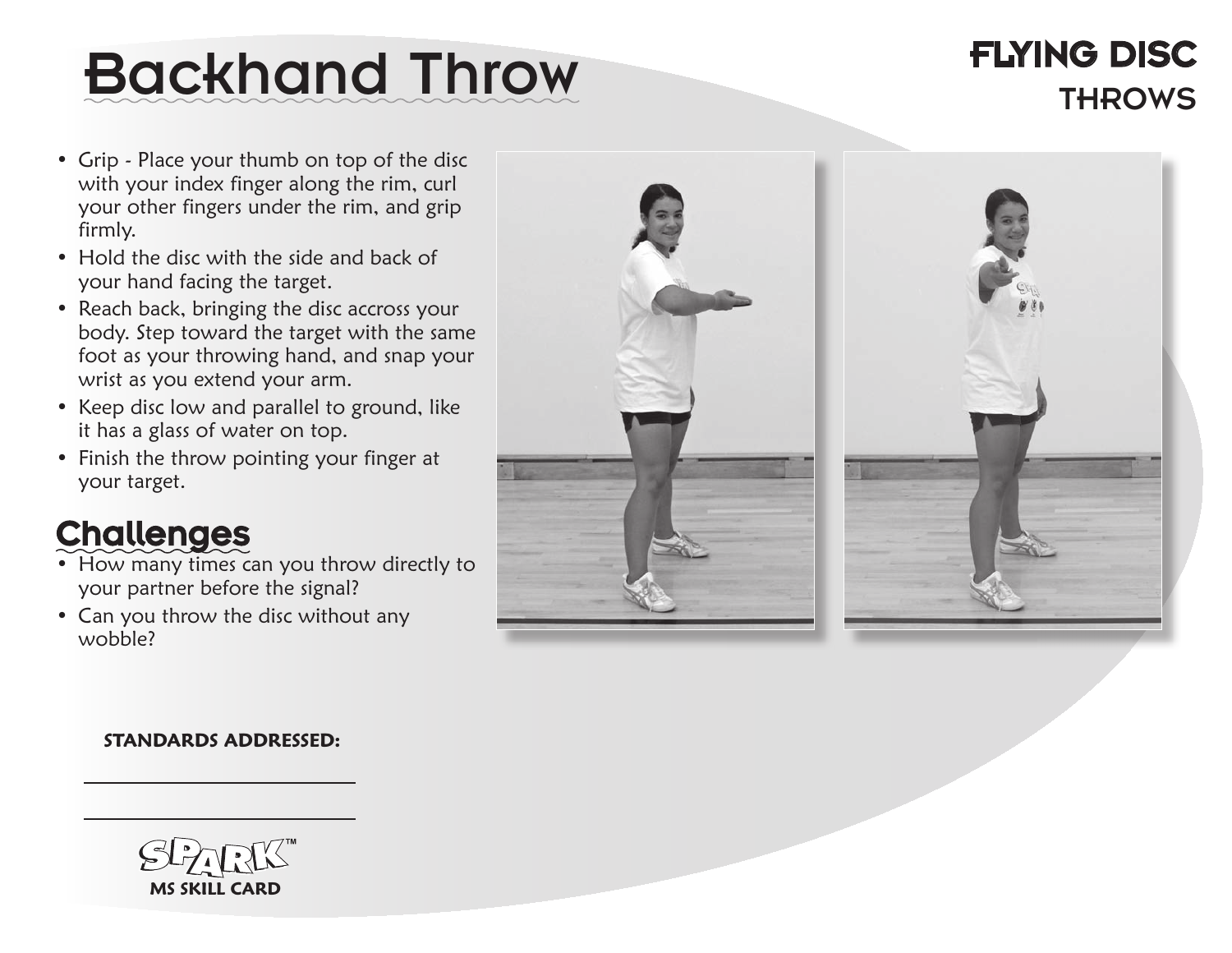## Lanzamiento de Revés THTING DISC

# Flying disC

- Posición de la Mano Pon el dedo pulgar encima del disco con el dedo índice por el borde, enrolla los otros dedos alrededor del borde, y agarra firmemente.
- • Agarra el disco con el lado y dorso de la mano apuntando hacia el blanco.
- Lleva el disco hacia atrás, pasándolo a través de tu cuerpo. Da un paso hacia el blanco con el mismo pie del lado de la mano lanzadora, y mueve la muñeca rápidamente mientras extiendes el brazo.
- Mantén el disco bajo y paralelo al suelo, como si tuviera un vaso de agua encima.
- Termina el lanzamiento apuntando con el dedo al blanco.

## Retos

- ¿Cuántas veces puedes lanzarlo a tu compañero antes de la señal?
- ¿Puedes lanzar el disco sin que se bambolee en el aire?





#### **STANDARDS ADDRESSED:**

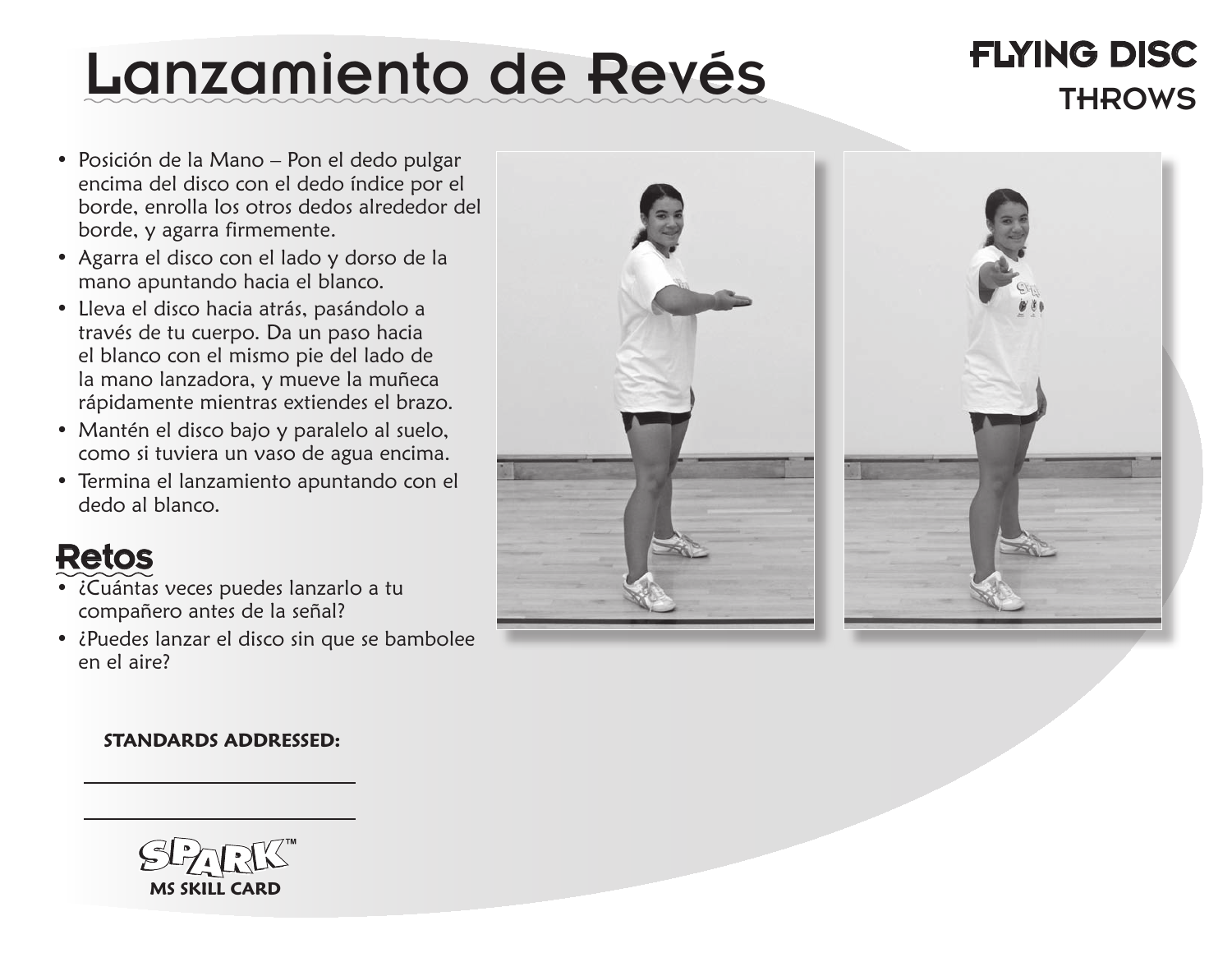### FLYING DISC Adventure Race



#### Rules

- Keep your group together for the entire race.
- On the 1<sup>st</sup> loop do only the Think About It Station to help spread out groups.
- After the 1<sup>st</sup> loop, continue for 3 more loops, completing all Task Stations. Use proper technique for each task.
- All boxes on the back of this card must be marked.
- When your group has finished 4 loops, do the Closing Challenge.



#### Think About It

Read the question. When your group thinks they know the answer, run to the Answer Judge(s) and answer it. If correct, your group will receive a mark and move on. If not, jog around the *Think About It Loop* before returning to the answer station with another answer. Groups must answer the question correctly before moving on with the next loop.

#### **Questions**

- Loop 1: Name 2 throws which use a "Peace Sign" grip?
- Loop 2: 2 types of defenses used in Ultimate are election and the Ref of the Ref and
- Loop 3: What is the name of the offensive strategy where you throw to a receiver and then quickly run out to receive a pass?
- Loop 4: When running to receive a disc you should always move to

#### Triangle Backhand Throw and C Catch

Form a triangle with each member at least 10 paces from each other. Using the backhand throw and a 1- or 2-Handed *C* Catch, move the disc around the triangle 3X. Begin again if the disc is dropped.

#### Triangle Forehand Throw and Clap Catch

Form a triangle with each member at least 10 paces from each other. Using the forehand throw and a Clap Catch, move the disc around the triangle 3X. Begin again if the disc is dropped.

#### Throw for Distance

One member of your group must throw the disc from the throwing line past the far cones. After throwing the disc, the thrower retrieves it and brings it back to the throw line. If they don't make it past the far cone, another groupmate tries. Once someone makes it past the line, continue to the next task.

#### Throw for Accuracy

One member of your group must throw the disc from the throwing line into the hoop target. It must land and stop in the target. After throwing the disc, the thrower retrieves it and brings it back to the throw line. If they don't make it in the hoop, another groupmate tries. Once someone makes it into the target, continue to the next task.

## Closing Challenge

Cool-down, stretch and/or cheer for other teams until the signal.